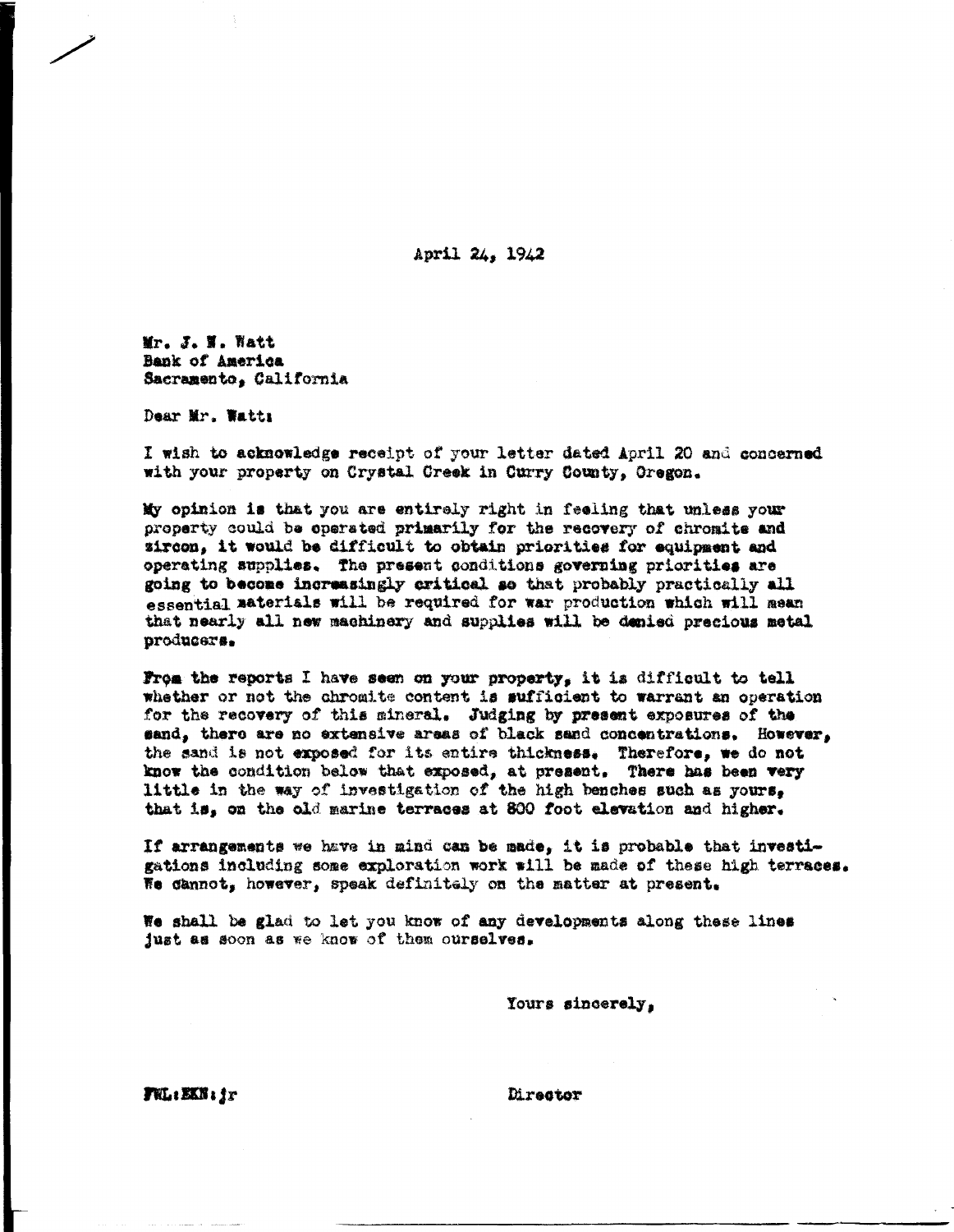$13044$ 

## **Bank of 2** merica NATIONAL ERVANCE ASSOCI Sacramento Main Office April 20, 1942

Earl K. Nixon, E. M. Director State Department of Geology and Mineral Industries Portland, Oregon

## Dear Mr. Nixon:

步

Will you please let me know whether or not in your opinion there is any liklihood of parties wishing to operate properties such as mine on Crystal Creek getting priorities during the war to secure equipment.

It seems to me that unless priorities can be secured on account of the chrome and zircon content that the properties will have to lie idle for the time being. I will be very appreciative of your opinion in this matter.

Very truly yours  $J \times N$ . Watt

 $JWt.ff$ 

 $\zeta_{\alpha} \circ \zeta_{\alpha}$ 

work time

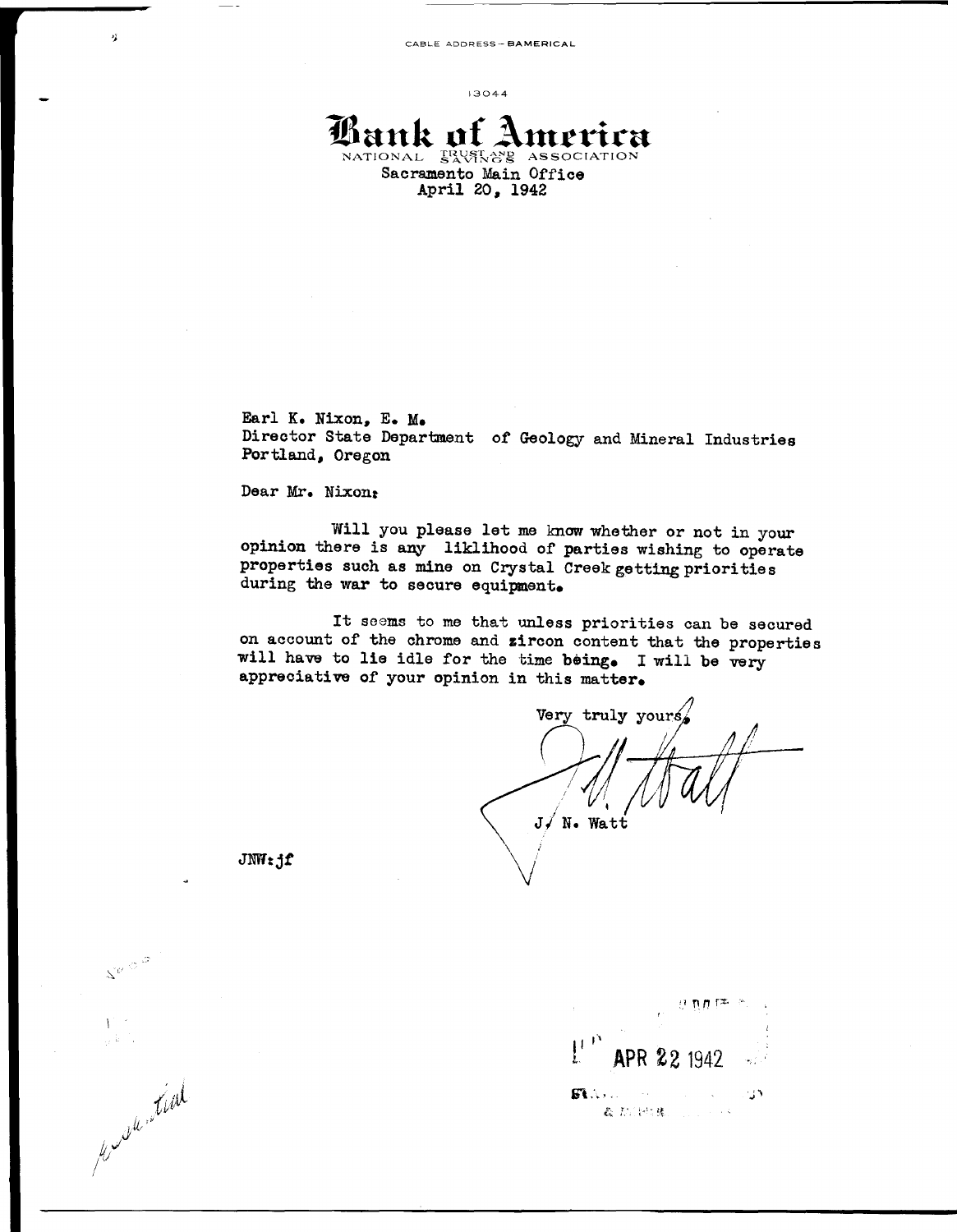$13044$ 

íxnk o NATIONAL IRUST AND Sacramento Main Office #148 February 25, 1942

Earl K. Nixon, E. M. Director State Department of Geology and Mineral Industries Portland, Oregon

Dear Mr. Nixon:

Let me thank you for your interesting and informative letter of January 28, 1942.

I did not hear from Mr. J. J. Strutzel of Freeport Sulphur Company of whom you wrote and I will be glad to have you mention the property to any other parties inquiring, who have in mind sound methods of procedure.

I will let you know of any lease or contemplated lease or sale, and not hearing you will know the property is still available.

Thanking you, I am

Very truly yours,

 $JW: jf$ cc: Collier H. Buffington, Esq. Attorney at Law Gold Beach, Oregon

 $374$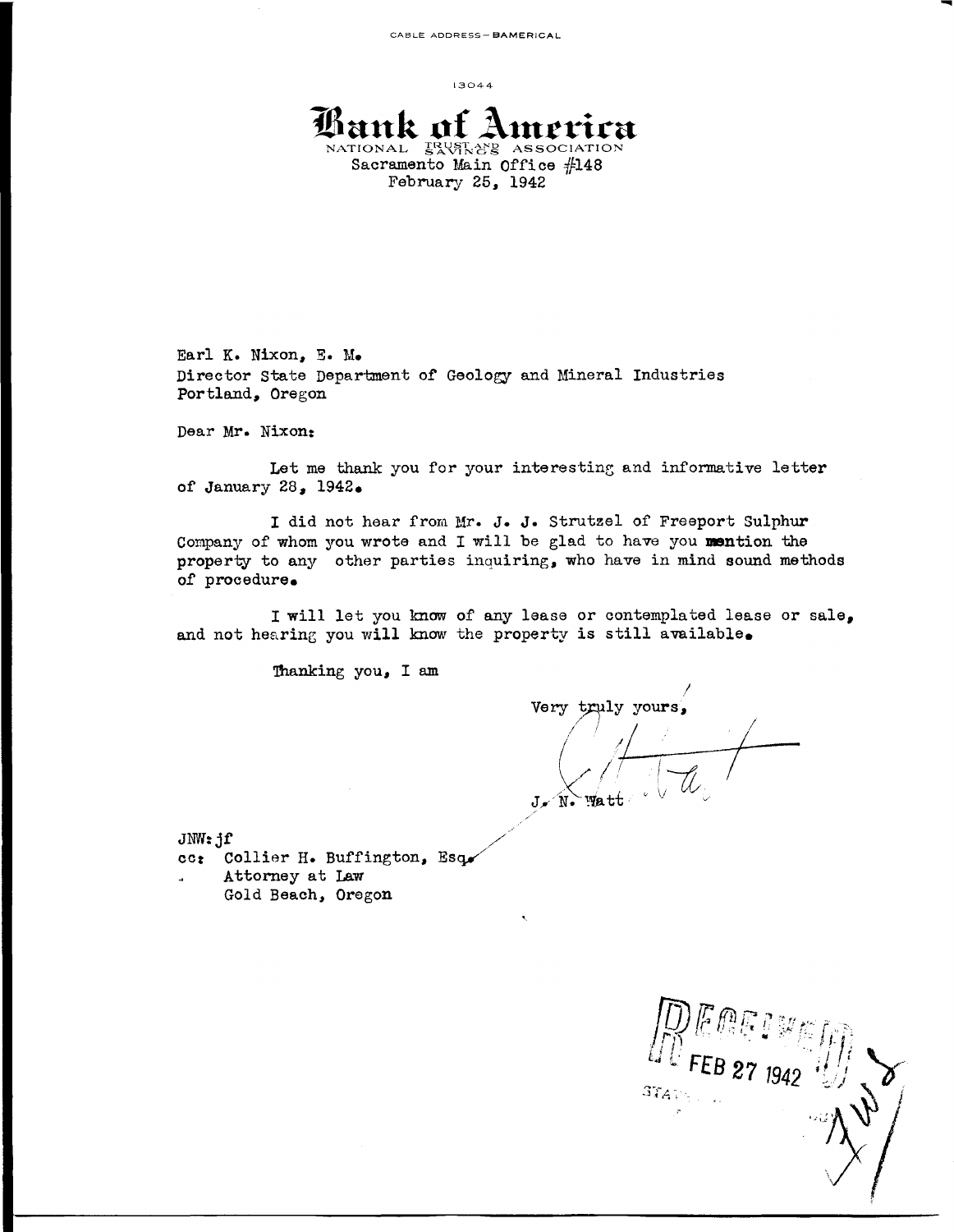Analyses & reporte in

January 28, 1942

Mr. J. N. Watt Bank of America Sacramento, Calif.

Dear Mr. Watts

I am sending a copy of this letter to Mr. Buffington inasmuch as he called it to my attention in the beginning, and I gather you and he are both interested.

I promised in my note of December 24th to advise you further as to our findings after our examination. Mr. Brown, one of our field men, has just made an inspection of the property and a briaf report to this office. It was impossible for him under the circumstances to do any kind of a sampling job, but we wanted as report of inspection so that we could form an opinion of the property for purposes of classification. I should say it rates as one of the old high-bar or back-beach deposits which should be sampled rather carefully but with adequate testing equipment. This we do not have as yet. It appears to me, however, that in the light of the importance the coastal deposits have taken on because of chromite developments particularly. that a rather elaborate program of sampling and geological and geophysical investigations must be worked out for the coastal alluvial deposits including all possible bench deposits up to an elevation of more than a thousand feet above sea level.

The evidence gained from your property and the genert you kindly furnished us leads me to feel that large-scale methods may be applied/economically to the treatment of most of these back-beach deposits than I had originally suspected. Large-scale methods obviously require substantial programs of preliminary sampling. Maturally the Department is unable to undertake anything other than very modest sampling jobs on individual properties.

We are having quite a number of inquiries from parties who are becoming interested in these coastal deposits, and it may be that we can refer to you some of these parties who seem prone to adopt sound and adequate methods of developing properties such as yours. A few thousand dollars spent in preliminary work would then determine whether or not the property can be worked at a profit under present conditions.

We have taken the liberty of showing copies of your maps and report to Mr. J. J. Strutsel, engineer of the Freeport Sulphur Co., whose address is Box 1289, Reno, Nevada. He indicated possible interest of his corporation in deposits of this kind. You may communicate directly with him if you wish.

Yours very truly,

Director

**EXN** 180 cc Coller Buffington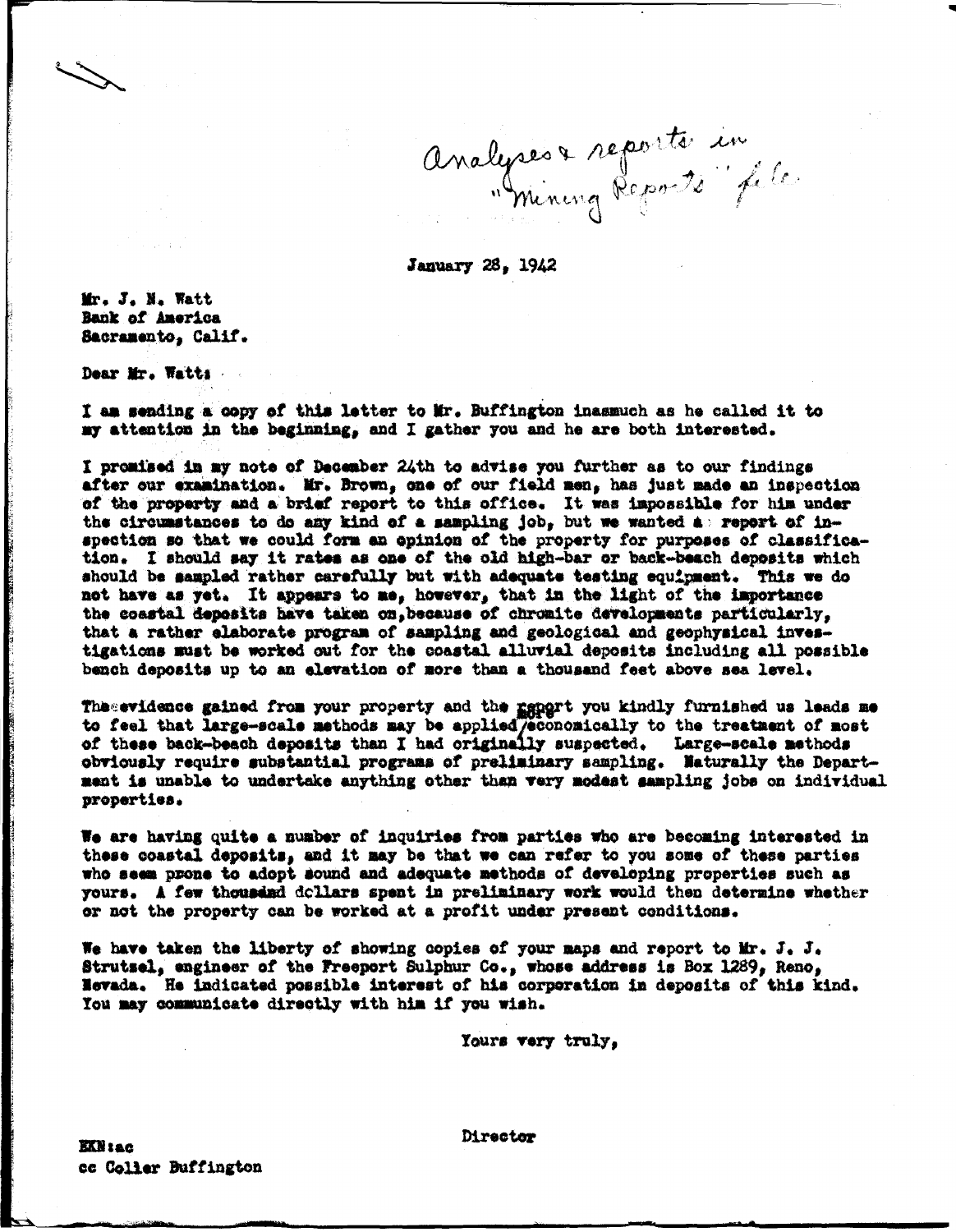CABLE ADDRESS- BA **MERICAL** 

13044

 $\mathbf{t}$  ank of  $I$ NATIONAL TRUST AND ASSOCIATION

EGEIVE  $JAN$  2  $1941$ i " • *.,;l*  $ST_{AT}$ & MIRLAAL ANDS. ∴⊍uγ

#### **SACRAMENTO MAIN OFFICE**

**SACRAMENTO, CALIFORNIA** 

December 30, 1941.

Mr. Earl K. Dixon, Director State Department of Geology and Mineral Industries 702 Woodlark Building Portland, Oregon.

Dear Mr. Dixon:

As suggested in your letter to me under date of December 24, 1941, I am happy to send you herewith maps showing the location of my property in Curry County consisting of 824 acres, of which approximately 200 acres are mineral bearing sand. I am also attaching a brief statement covering the property and I have a more detailed report on file.

I have only had one test made for chrome and one for zircon. We have bored over a hundred holes for gold tests. In making these holes we used a  $2\frac{1}{2}$ inch soil tester such as is used by the appraisers for the Federal Land Bank. We obtained depth by using four foot extensions. In making a hole 25 feet deep we found that the diameter would be approximately 4 inches at top and  $3\frac{1}{2}$  inches most of the way down. There are two pits on the property from which samples might be taken without boring, but the tops have caved oft covering up the bottom ten feet.

Appreciating your interest, I am Very  $\texttt{Watt}$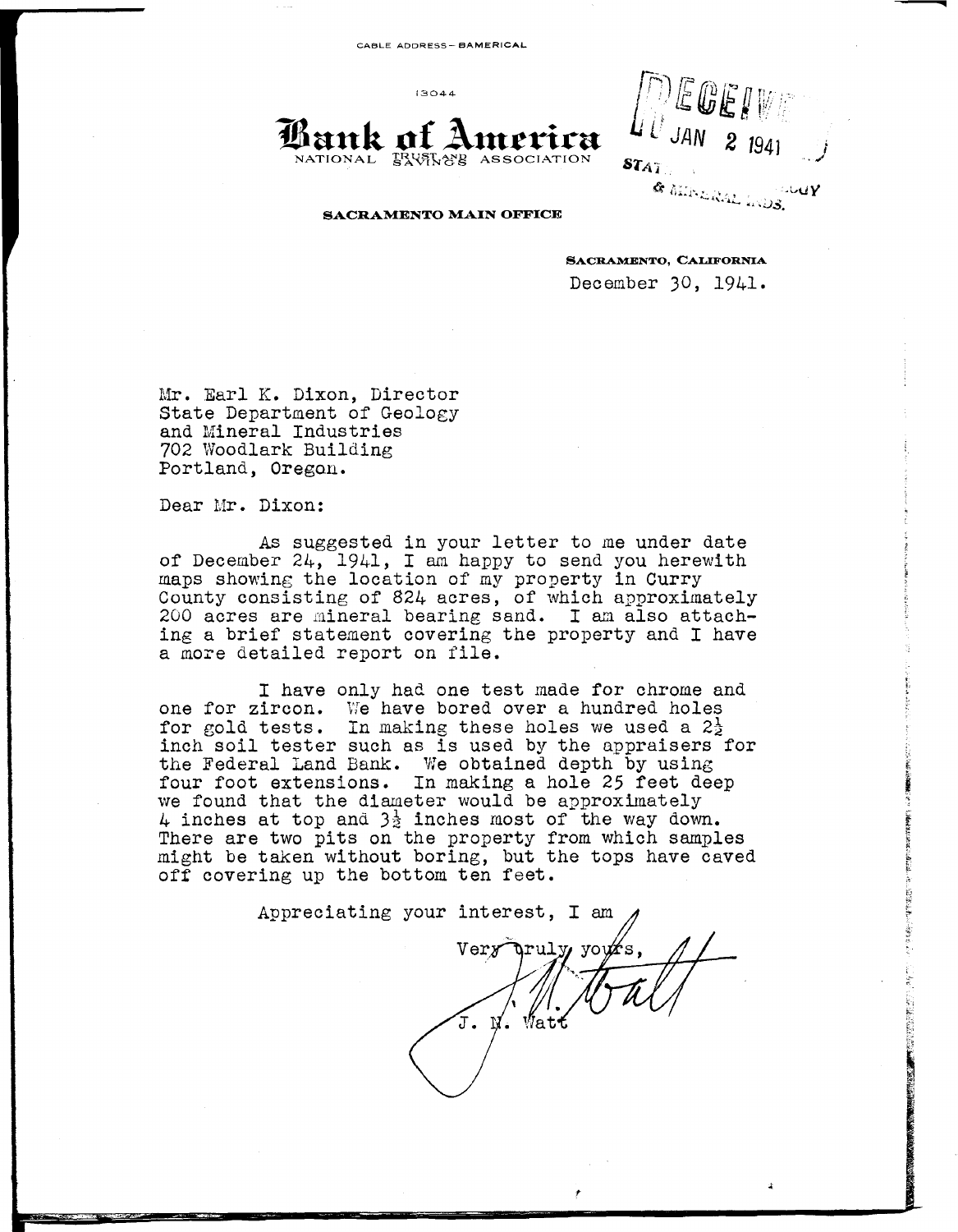December 24, 1941

Mr. J. N. Watt Bank of America Sacremento Main Office Sacramento, California

Dear Mr. Watt:

Your letter of December 18th addressed to our Mining Engineer, Mr.  $F_{\bullet}$  W. Libbey, has been referred one. The content of sirconium you mention is not high but some of it would be recovered doubtless as a byproduct if your deposit were placed in commercial production. The platinum and gold content are much more interesting than the zircon in the case cited.

There has been much recent activity in the black sand areas in Coos and Curry Counties, and I suspect that there will be some commercial developments one of these days. While in Gold Beach last week, Mr. Buffington mentioned your name in connection with a chromite property in Curry County as I recall, but I have lost the notes in which I jotted down certain details. This Depart ent is giving considerable attention to chromite and mangeness in Curry County, in fact we are placing a geologist down there beginning the first of January. He will probably remain for several weeks and make, in addition to a geological survey of one small area, visits to various chrome and manganese deposits west of the coast range.

If you care to we would appreciate having you advise us of the location and accessibility of your property so we can look it over and visit it within the next few weeks. We will advise you at the proper time as to our findings and as to the result of sampling if any semi-

Cordially yours.

cc Colier Buffington EXNtac

Director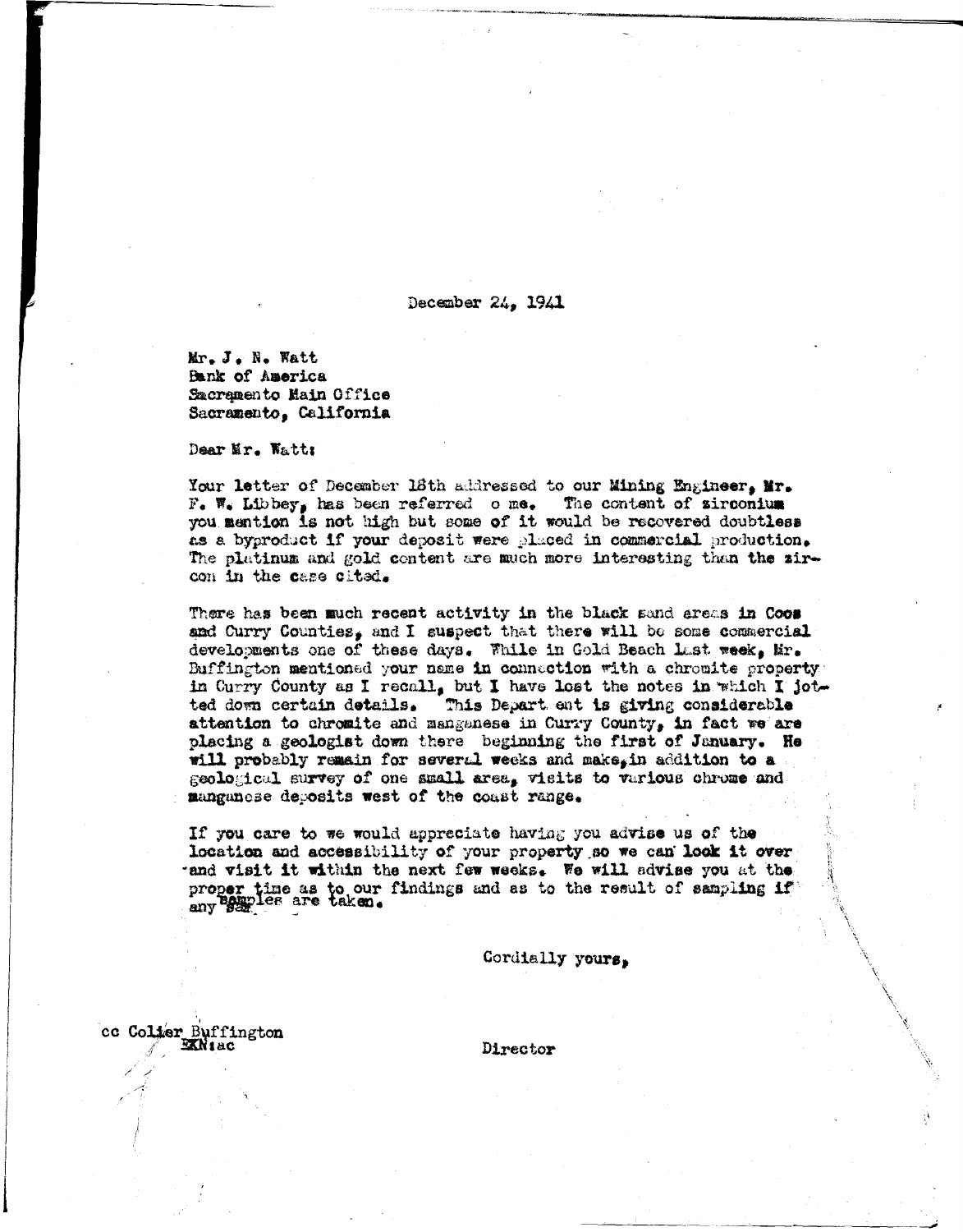CABLE ADDRESS-BAMERICAL

13044

# **Lank of America**  $I<sub>R</sub><sup>R</sup><sub>N</sub><sub>S<sub>R</sub><sub>R</sub><sub>S<sub>R</sub></sub></sub>$  A

### SACRAMENTO MAIN OFFICE

SACRAMENTO, CALIFORNIA December 18, 1941

F. w. Libbey, Mining Engineer State Department of Geology and Mineral Industries, 702 Woodlark Building, Portland, Oregon.

Dear Mr. Libbey:

I have today received an assay report from the Morse Laboratories indicating the Zirconium. content of the sand on my property as .56 per cent, and I thought you might be interested. I will enclose a copy of the report.

This was made from a 150 lb. sample bank run, and was part of the same lot which was assayed for chrome by the United States Department of Interior Bureau of Mines, Boulder City, Nevada. The latter assay indicating 12.38 per cent Cr 203 from a 2% concentrate.

yours. J.

JNW:jf' Enclosure

**BEATEDEPT OF GEOLOGY & MORRAL INDS.**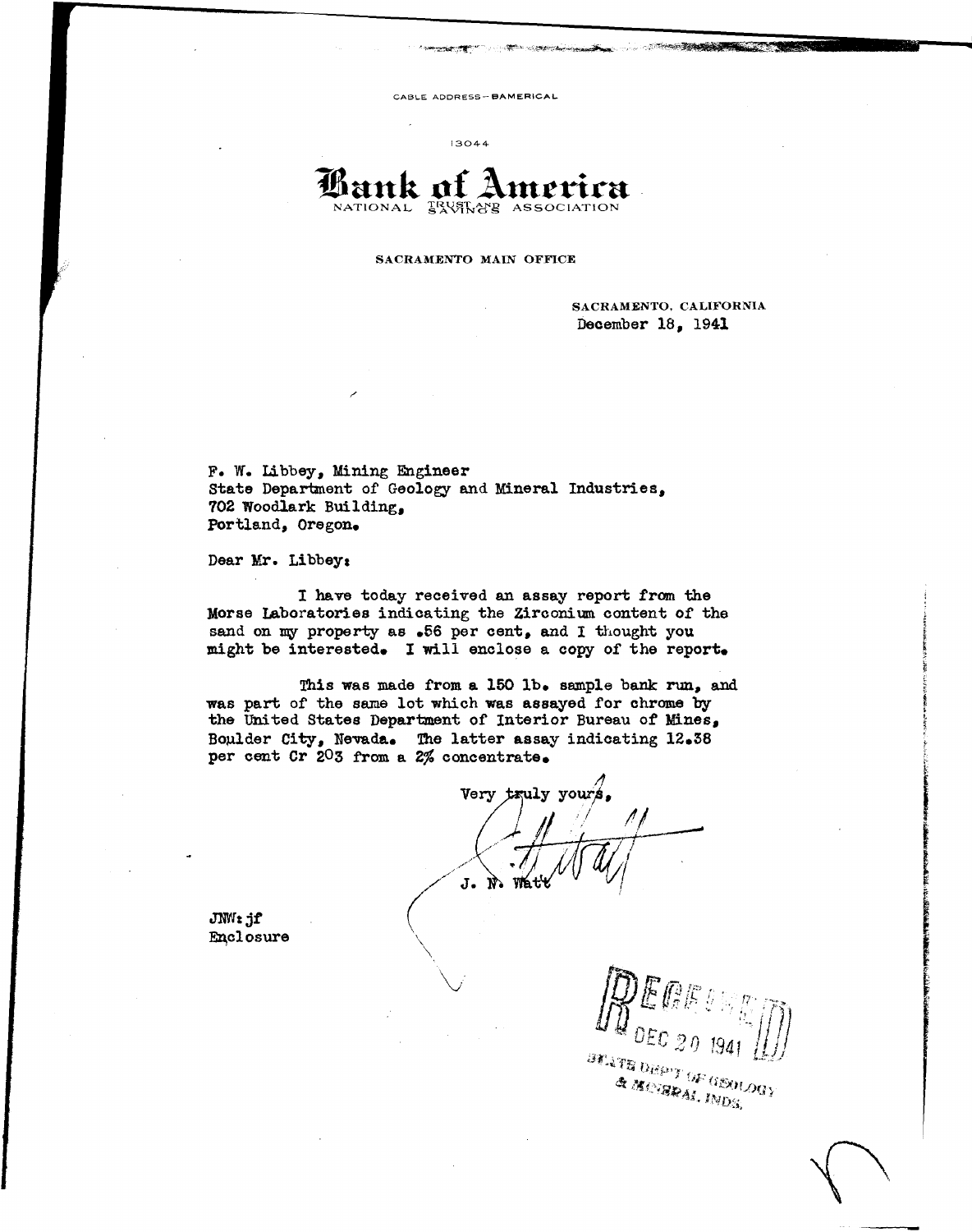November 6, 1941

Mr. J. N. Watt **Bank of America** Sacramento Main Office Sacramento, California

Dear Mr. Watt:

I am glad to have the additional information concerning your placer property contained in your letter dated November 3.

From the information you have submitted and because of the increased interest at the present time in sircon, iridium, platinum, and chromite, I should think the chances would be favorable for you to make a satisfactory deal on your property.

I have already notified one person who may be interested, but I have not yet received a reply from him.

Yours very truly,

F. N. Libbey Mining Engineer

FWL: jr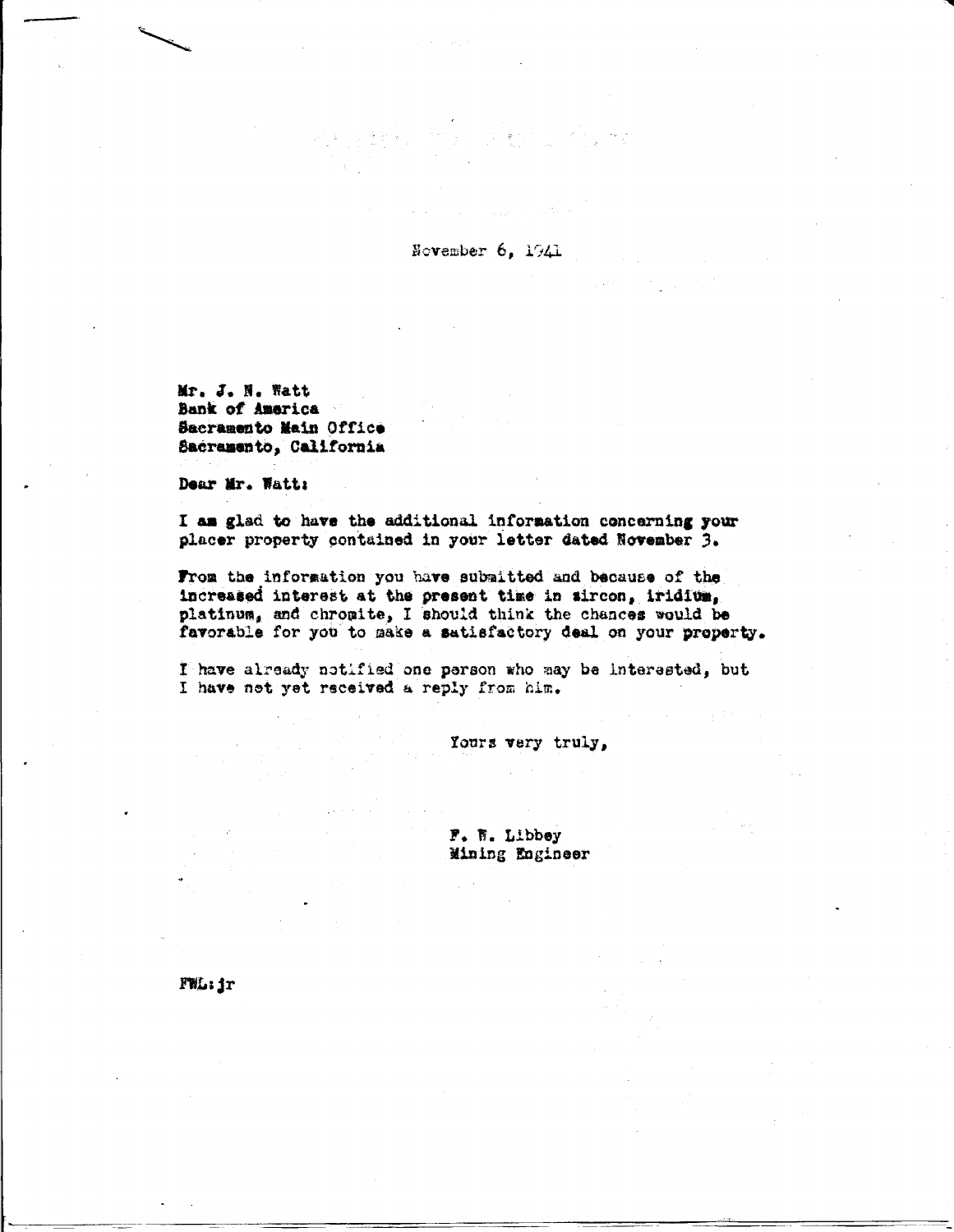13044



**SACRAMENTO MAIN OFFICE** 

**SACRAMENTO, CALIFORNIA November** 3, 1941

F. w. Libbey, Nining Engineer State Department of Geology and Mineral Industries **702 Woodlark** Building Portland, Oregon

Dear Mr. Libbey:

Let me thank you for your letter of October 31.

I may say that we have never encountered any distinct black sand lenses on my property of any consequence. There are a few seams met with occasionally that are four and five inches thick. One general sample of the property, panned down to 1%, was sent to the Boulder City Nevada Department of the Bureau of **Mines** for analysis and this concentrate showed 12.38 per cent  $C_{\tau,\alpha}$ Cr 2°3 which is not very much.

A Mr. C. McBride, who is a rather prominent metallurgist of Los Angeles, made some tests on the property a fevr years ago and told me the  $\hat{z}$ irconium content was definitely worth while. I have never had any determination made on my own account.

This property seems to be chiefly gold, platinum, and iridium. It was once tested by W. J. Rattle,  $M_0$ . E., who at one time was engineer for the Carnegie interests, and he made a favorable report to his clients in Akron, Ohio, and they made a proposal to me which I was foolish to decline.

Thanking you for your interest, I am

Very truly yours.  $\sqrt{1/1}$  $J - V$ . Wat



**STATE DEPT CPL CUY**  $&$  MINERAL limb.

 $JNNf$ :if

..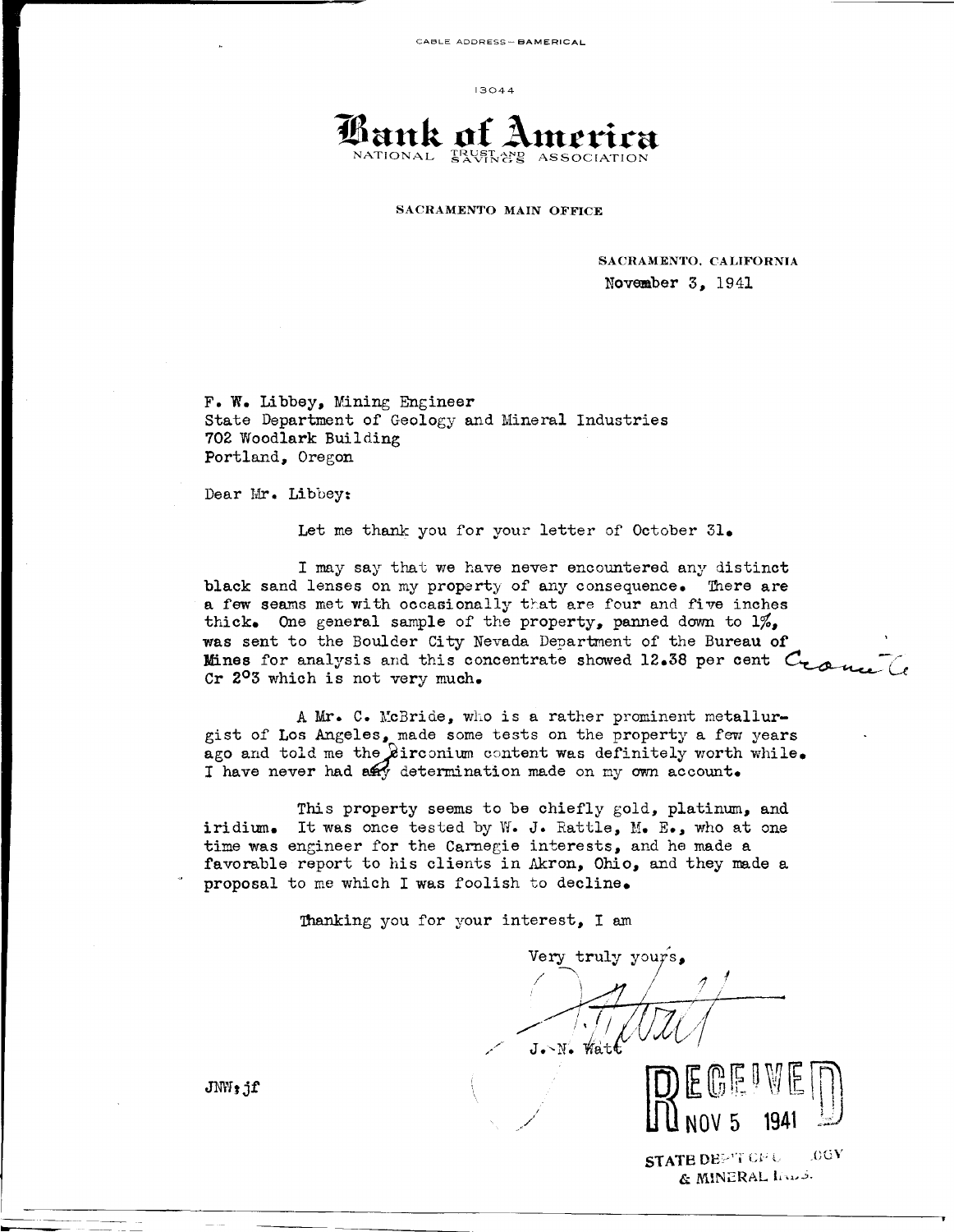October 31, 1941

Mr. J. N. Watt c/o Bank of America Sacramento, California

Dear Mr. Watt:

Thank you for your letter dated October 28, enclosing reports on your placer property located seven miles east of the coast opposite Cape Blanco, Curry County.

The information contained is of considerable interest, and it may very well be that we can be of assistance to you in obtaining a lessee. It is not clear to me from the reports enclosed whether or not there is a distinct black sand lens separated from the gray sands. We are especially interested in the areas containing such black sand lenses since some of them are known to have the chromite concentrated sufficiently to make them particularly interesting at this time.

We shall be glad to give the matter our attention, and you probably will hear further from us concerning the matter.

Very truly yours

F. W. Libbey Mining Engineer

Auditor

FWL:h.j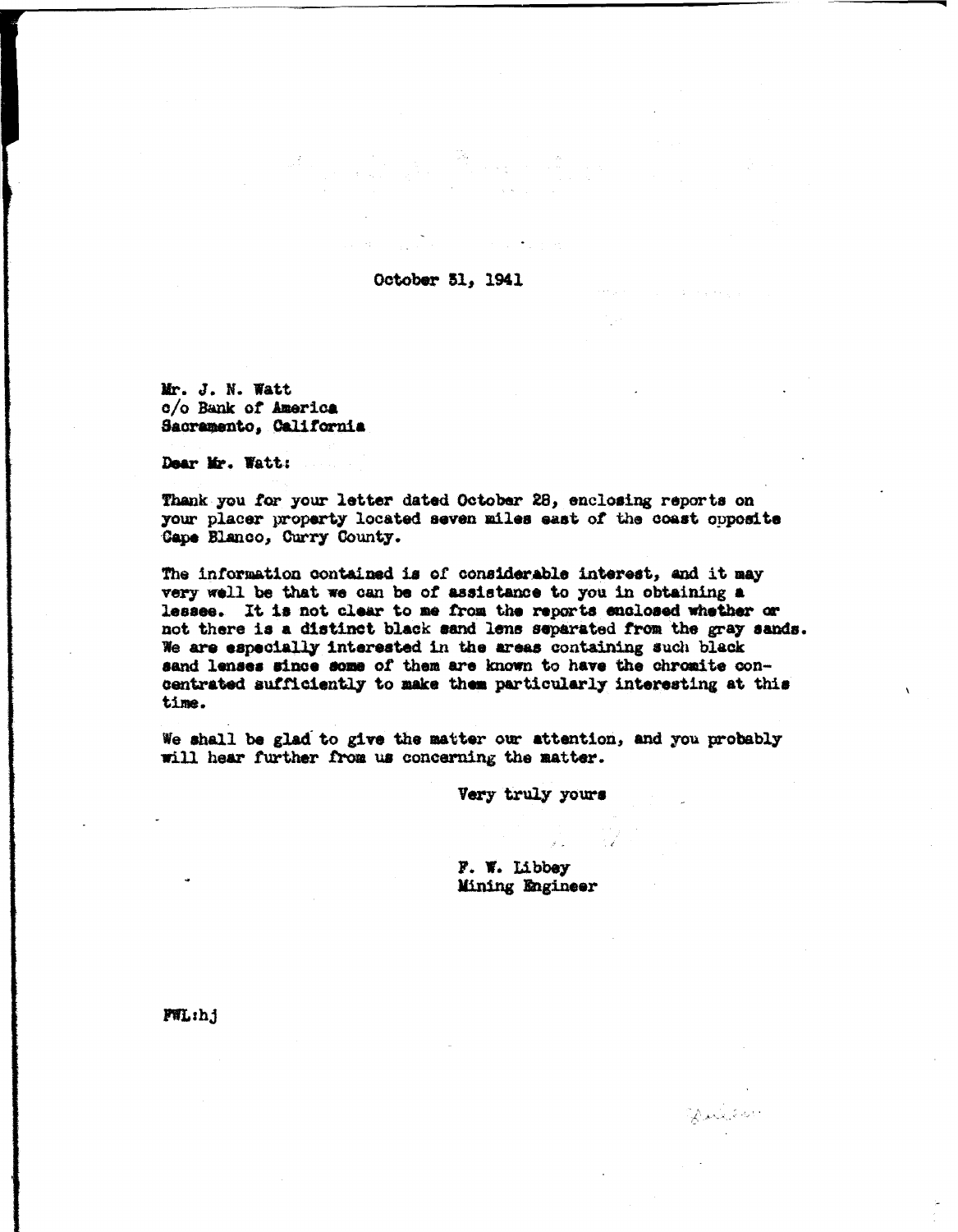CABLE ADDRESS- BA **MERICAL** 

13044

**Bank of America** 

 $^{\prime}$ CT  $3$  $\begin{array}{c}\n\text{ST}_{\text{ATE}}\text{D}_{\text{EPT}}\text{O}_{\text{F}}\text{O}_{\text{F}}\\ \n\text{A}_{\text{MINERAL}}\text{O}_{\text{F}}\text{O}_{\text{F}}\text{O}_{\text{F}}\\ \n\text{A}_{\text{MINERAL}}\text{NDS}\n\end{array}$ A MINERAL INDS.

### SACRAMENTO **MAIN** OFFICE

**SACRAMENTO, CALIFORNIA** 

October 28, 1941

Mr. F. W. Libbey, M. E., State Department of Geology and Mineral Industries, 702 Woodlak Building, Portland, Oregon.

Dear Sir:

I am enclosing for your files data regarding 800 acres of old beach land I own in Curry County. I would be glad to lease at customary royalty basis to a strong company.

I **have** Engineer's report and a lot of data supporting the statements in the memos I am sending you.

*/ I* Very truly yours J. N. Wat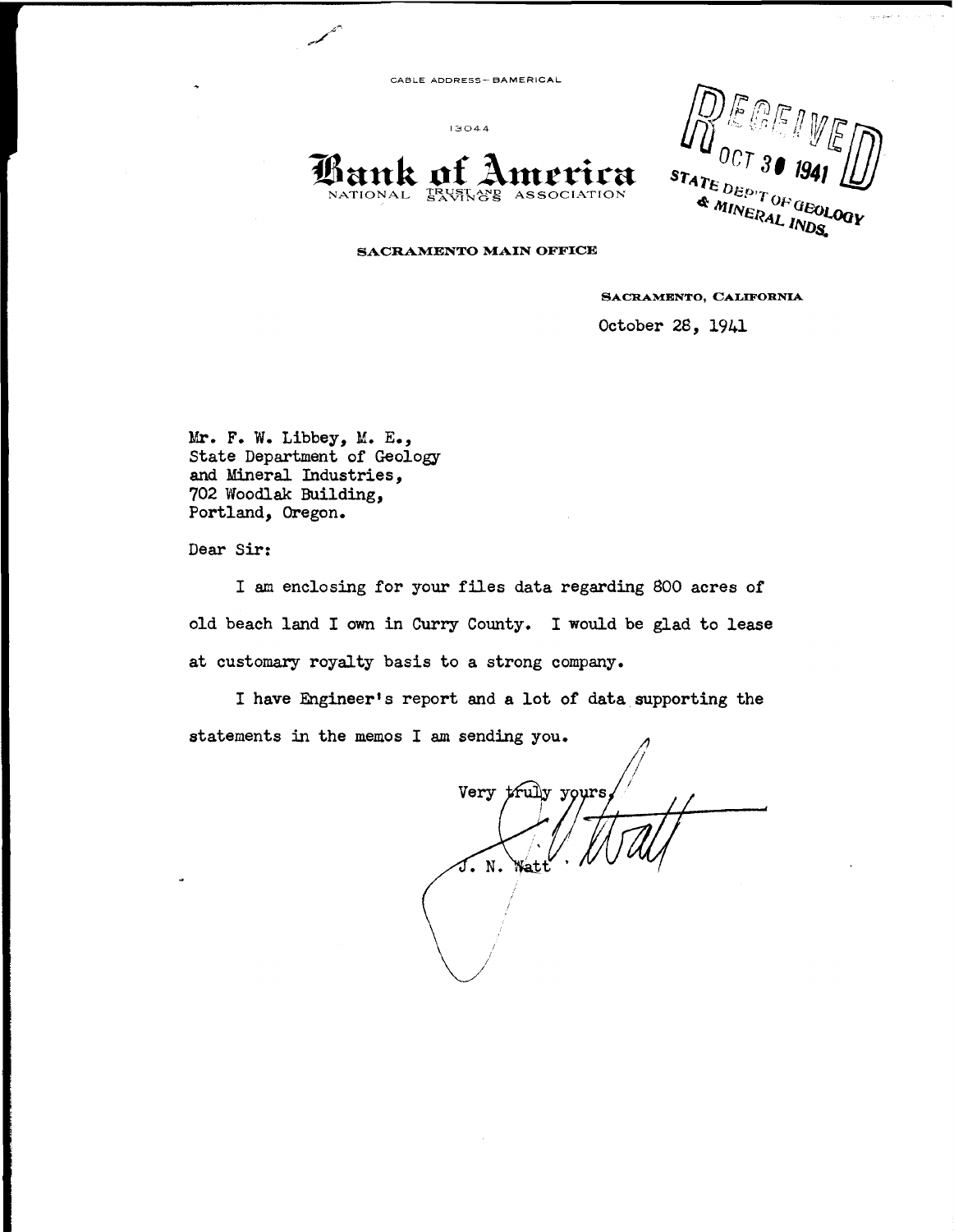Feed, Soil, Milk, Fertilizer and Sanitary Water Analysis

r

.Amalgamation and Cyanide Tests Ore Analysis Assaying

- 73

-

Agriculture: Bacteriology **t** Mining

MORSE LABORATORIES Industrial Analytical Chemists

316 Sixteenth Street

Sacramento, California December 18, 1941

Phone **3-6348** 

Mr. J. N. Watt Bank of America Sacramento, Calif.

Ore Analysis - submitted 11/29/41

Sample sand

Gold - - - - - - - - - - - -  $\frac{1}{2}$  .52 per Ton figured at \$35 per **oz.**  Platinum - - - - - - - - - - - \$ .97 per Ton figu**ged at \$36 per oz.** Zirconium (Zr 2 - - • - - - - .56 %

Signed

 $\mathbf{b}$ G.H.Morse

**!I'**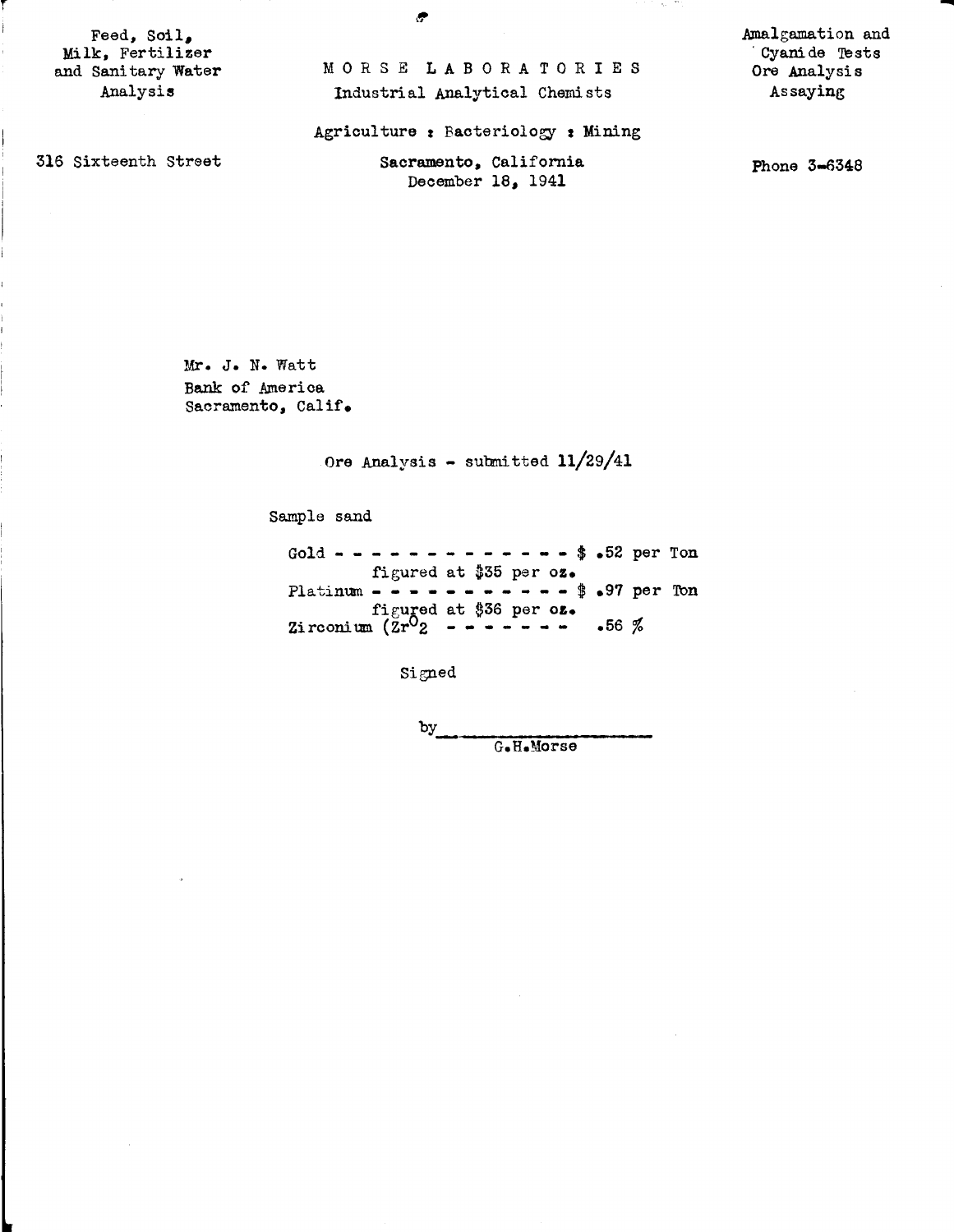April 8, 1947

Mr. J. N. Watt 56 Broadway Los Gatos, California

Dear Mr. Watt:

I wish to acknowledge receipt of your letter dated April 1 enclosing report on your placer property in the Sixes River district.

You mention a report prepared by this Department and that Mr. Nixon promised to send you a copy. Our file on your property contains rather complete notes and reports, mainly supplied by you. A brief memorandum report was prepared by R. C. Treasher, formerly field geologist with this Department, and I am sending you a copy.

The most complete report on the old Eagle mine north of Bandon in Coos County is contained in U.S. Geological Survey Bulletin 945-E entitled, "Chromite-Bearing Sands of the Southern Part of the Coast of Oregon" by Allan B. Griggs. This bulletin may be obtained from the Superintendent of Documents, Washington,  $D_{\bullet}C_{\bullet}$  The price is 55 $\phi_{\bullet}$ 

In 1942 the Eagle and Pioneer claims were taken over by Porter Bros. Corporation, Portland, Oregon, and considerable exploration work was done as well as some metallurgical testing of the black sands. No attempt, however, was made by this company to put the property into production as before their testing work was completed, the need for domestic chromite had ceased to be critical.

If this Department can supply any further information, please feel free to call upon us.

Very truly yours.

Director

FWL: jr Encl.